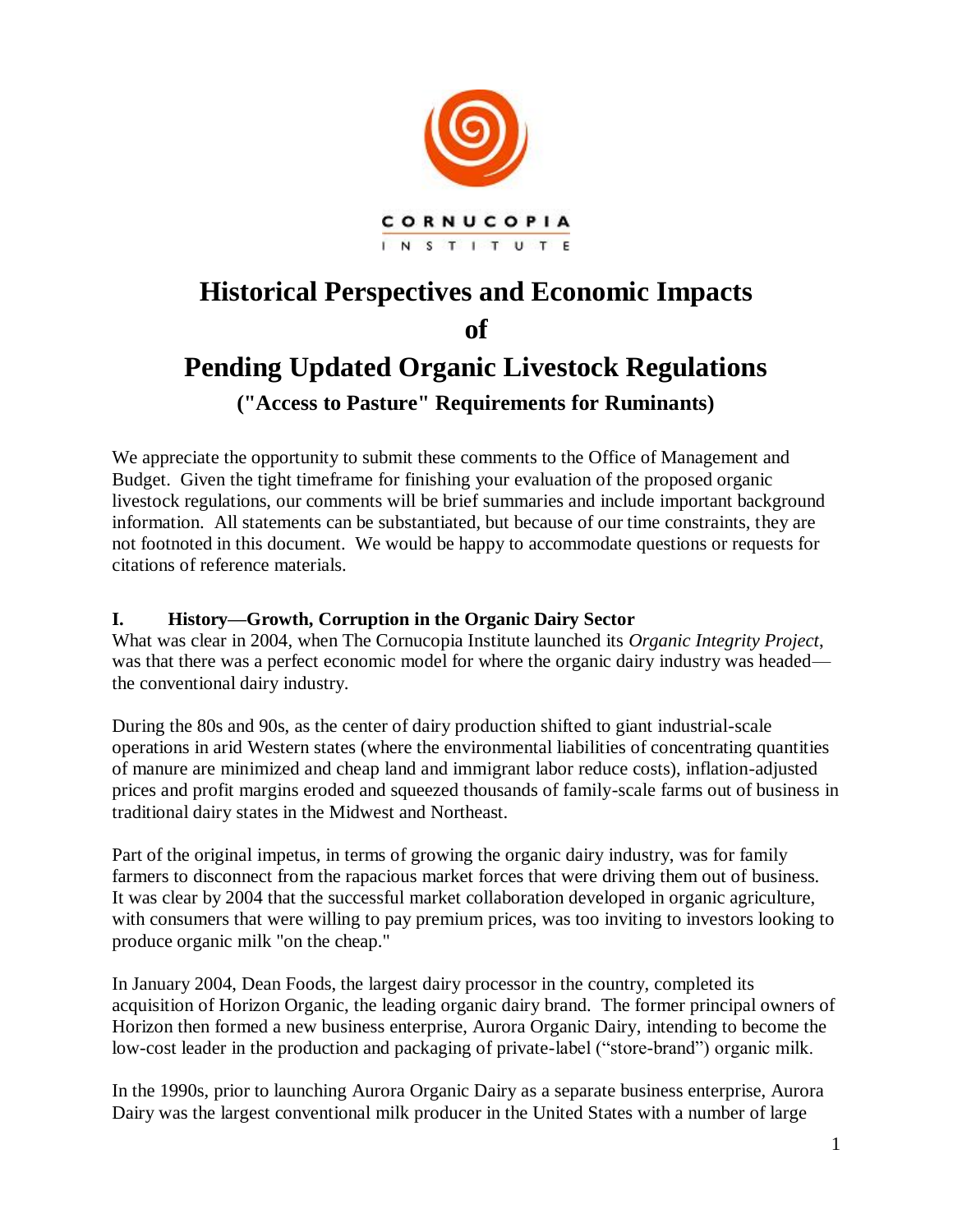concentrated animal feeding operations (CAFOs) stretching from Colorado to Florida.

Horizon had built its leading market share in organic dairy foods by producing milk on their own corporate-owned dairies and purchasing milk from other giant CAFOs. This was the same scenario followed by Dean Foods after the Horizon acquisition.

Aurora further refined this approach, and they now operate five industrial-scale facilities in Texas and Colorado. They have become the retail cost leader with their private label products, exerting downward pressure on pricing in every market in the United States.

**II. National Organic Standards Board Actions—Attempting to Rein in the Scofflaws** Although the company launched its business by buying 100% of its milk from family farmers, as early as the year 2000, it had become obvious to industry participants that Horizon was *gaming the system* by producing "organic" milk on a corporate-owned 8000-head dairy in desert-like conditions in southern Idaho. In addition, Horizon was purchasing milk from the Case Vander Eyk, Jr dairy in Pixley, California, a 10,000-cow split operation (milking both organic and conventional cows). These two operations likely made up a substantial majority of Horizon's milk production during the late 90s and early 2000s.

Neither of these operations were providing any access to pasture to their lactating dairy cows. Their explanation at the time, in concert with their certifier, was that due to the confinement exemption in the federal organic regulations for "*stage of production*," they were not grazing their lactating cows (this explanation was still being used and abused by Dean/Horizon and Aurora as late as the mid-2000s).

It should be noted that Cornucopia Institute board member, Bill Welsh, who was a member of the National Organic Standards Board (NOSB) livestock committee in 2000, states that it was patently clear that "stage of production" was referencing the reproductive process and very young baby animals (not the 305 day lactation period that would result in large dairies confining their milk cows 24/7, for the majority of every year, for the majority of their lives).

In 2000, the NOSB passed the first of at least five guidance or rule change recommendations, intending to rein in the abuses that were taking place. The board stated that "lactation is not a stage of production."

Every effort the board made in subsequent years was either ignored or rejected by the USDA and the NOP. Even the rule you have in front of you for review disrespected the Congressional requirement that the NOSB be consulted and involved in reviewing/recommending policy. Although the language pertaining to "access to pasture" was thoroughly vetted by the NOSB, in concert with the greater organic community, the rest of the wholesale rewrite of the entire organic livestock standards – not just those applying to dairy animals – was created without the board's input.

Subsequent to the publication of the draft livestock standards, the USDA held, belatedly, a series of listening sessions around the country where stakeholders, including NOSB members, were indeed allowed to critique the draft. It is a shame that this process did not take place before its publication. That is the reason why we requested that the USDA publish the upcoming final rule, that OMB is reviewing, as "interim." If, as expected, the Department extensively integrates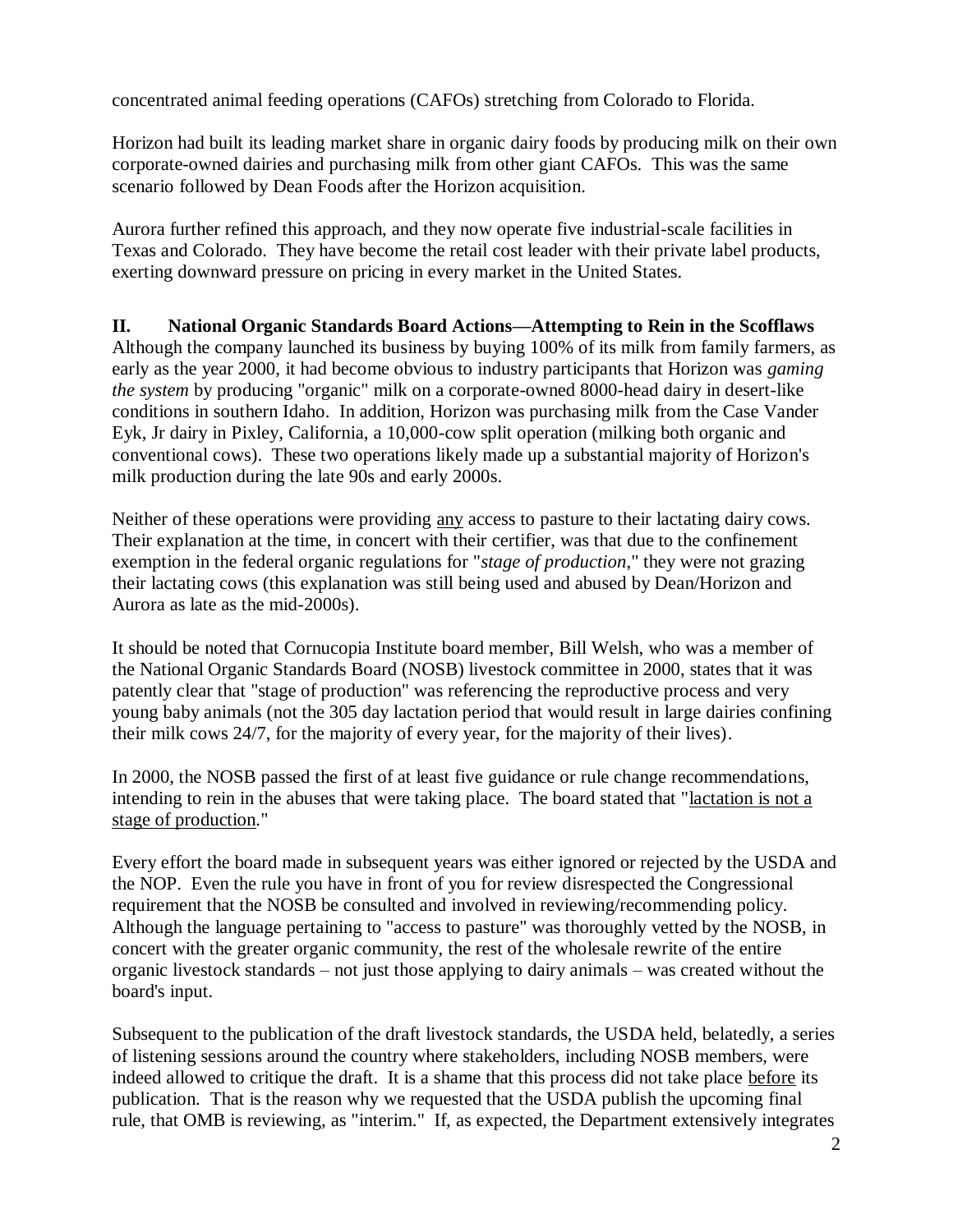comments from the public into this final iteration of the rule, it will be radically different, and hopefully far better, than the controversial draft version.

We strongly encourage you to publish an interim final rule without delay.

## **III. USDA's Refusal to Enforce the Current Regulations**

Besides for refusing to adopt guidance or rulemaking recommendations from the NOSB, the USDA systematically, since the regulations went into effect in late 2002, refused to take action against factory farm scofflaws producing organic milk.

USDA and National Organic Program (NOP) officials repeatedly, during the past administration, claimed that the rules were "unenforceable." The Cornucopia Institute has consistently challenged this specious analysis.

First, our legal advisors tell us that everything included in federal law "means something." It was unreasonable for federal regulators and accredited certification agents to allow dairies to operate with zero (0) pasture. We could argue about how much pasture access would be required to meet the legal requirements—but it's hard to argue that none was required.

Second, the regulations clearly state when it is legal to confine your cattle (environmental factors, stage of production, health of the animal, etc.). It is clear that organic livestock producers are obligated to provide access to the outdoors for their animals, and access to pasture for ruminants, unless one of these exceptions are met.

And last, there is a clear definition for the term "pasture" in the regulations. At one point in time, Aurora Dairy was referring to "pasture" when they were really referencing a dirt feedlot with hay bale feeders (see photo gallery at www.cornucopia.org). The regulations require management of pasture to maintain or improve its contribution to environmental protection and feed value.

#### **IV. Proving the Current Regulations are Enforceable**

In early 2005, The Cornucopia Institute filed formal legal complaints with the USDA, alleging that the Dean Foods Idaho operation, the Vander Eyk dairy and Aurora's Platteville, Colorado dairy were violating the federal organic standards in reference to access to pasture.

By August of that year, all three complaints had been dismissed without an investigation, for political reasons, as per the request of the Deputy Administrator of Transportation and Marketing Programs who oversaw the NOP at the time (this is part of an ongoing investigation by the Office of Inspector General at the USDA). Again, we can provide documentation, in this case based on FOIA material, upon request.

Cornucopia refiled complaints against these dairies. The Vander Eyk dairy has subsequently been decertified. Aurora Dairy was found by career civil servants at Agricultural Marketing Service compliance and the NOP to be in "willful" violation of 14 tenets of the federal organic standards. These included confining cattle without pasture access and bringing in conventional cattle illegally into their operations. Perhaps most seriously, the USDA concluded that Aurora was willfully selling milk labeled as organic that did not meet federal standards from December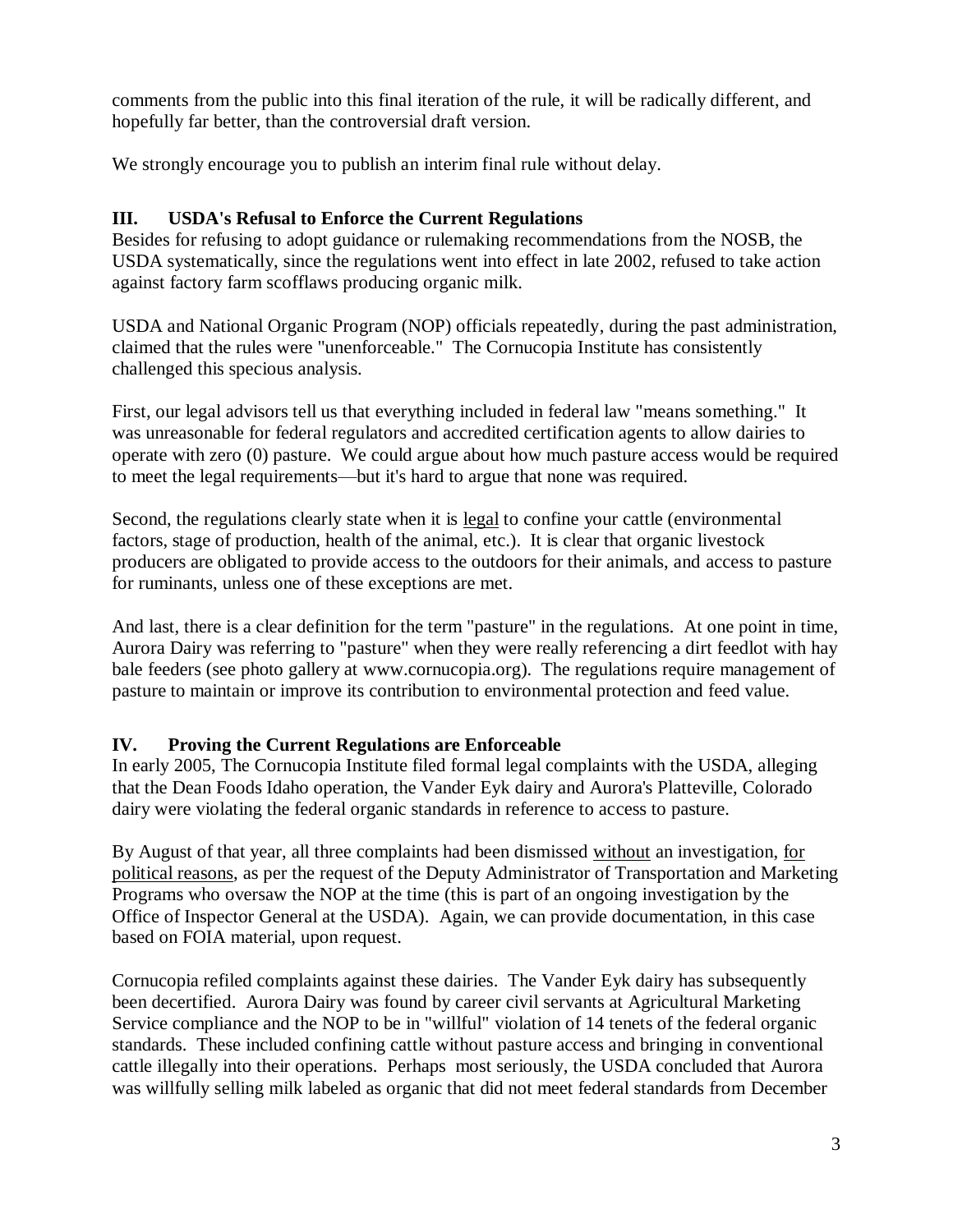5, 2003 to April 16, 2007 – the date of the letter sent to Aurora corporate officials notifying them of their investigation's findings and their intent to decertify the corporation.

In negotiations with the Deputy Administrator of TMP, and Bush administration officials at the USDA, Aurora entered into a consent agreement resolving the matter without a fine and was allowed to continue in business with modest modifications to one of their five dairies. This is highly regrettable as the incident was undoubtedly the largest scandal in the history of the organic program.

Consumers have subsequently filed 19 class action consumer fraud lawsuits against Aurora and their marketing partners (Wal-Mart, Target, Costco and a number of supermarket chains). We understand this whole episode, related to possible collusion in the penalty phase, is also part of the investigation by the OIG's office.

Although the USDA has never investigated Dean Foods' Paul, Idaho Horizon dairy, we have now asked Secretary Vilsack to reopen the matter. Dean Foods closed their original dairy barns and feedlot facility sometime last year, and opened a newer facility two miles from that site.

Complaints we have filed against other industrial-scale dairies are in various stages of being adjudicated by the USDA. In one other example, the Rockview Dairy in Amargosa Valley, Nevada, that had been operating as a split operation with a total of approximately 5,000 cows (half of which were reported to be "organic") has been forced by their certifier to reduce the number of organic cows to 300—a number more consistent with the pasture available at the site.

These instances clearly illustrate that the present livestock standards, pursuant to pasture requirements, are perfectly enforceable and that the USDA, and some certifiers, had refused to fulfill their legal responsibilities. Additional examples can be supplied upon request.

We are illustrating this past history to discredit statements that have been made by Aurora Dairy, Straus Dairy, and others, that updated regulations would be "new" burdens and economically damage these enterprises—severely economically damaging other industry participants.

We have personally visited a great number of the large CAFOs, and many family-scale operations around the country, likely more than anyone else in the industry. We can conclude from our onsite investigations that excepting for the large CAFOs, the vast majority of industry participants, farmers, processors and certifiers perfectly understand what the organic regulations expect and are operating their enterprises accordingly.

## **V. Lack of Enforcement—Serious Ongoing Industry Damage**

Based on Cornucopia research, we estimate that 30-40% of the nation's organic milk supply is coming from just a handful of CAFOs milking in excess of 2,000 cows each. Our research has since been corroborated by the USDA report that pegged the number, as of a few years ago, at 30%.

Since the commercialization of organic dairying, in the late 1980s, systemic marketplace shortages of organic milk was the norm, and continued to be so until early 2009. Market share was being determined by who had the raw material (milk) available, not by other advertising or market initiatives. Large CAFOs could be brought online quickly, sometimes with conventional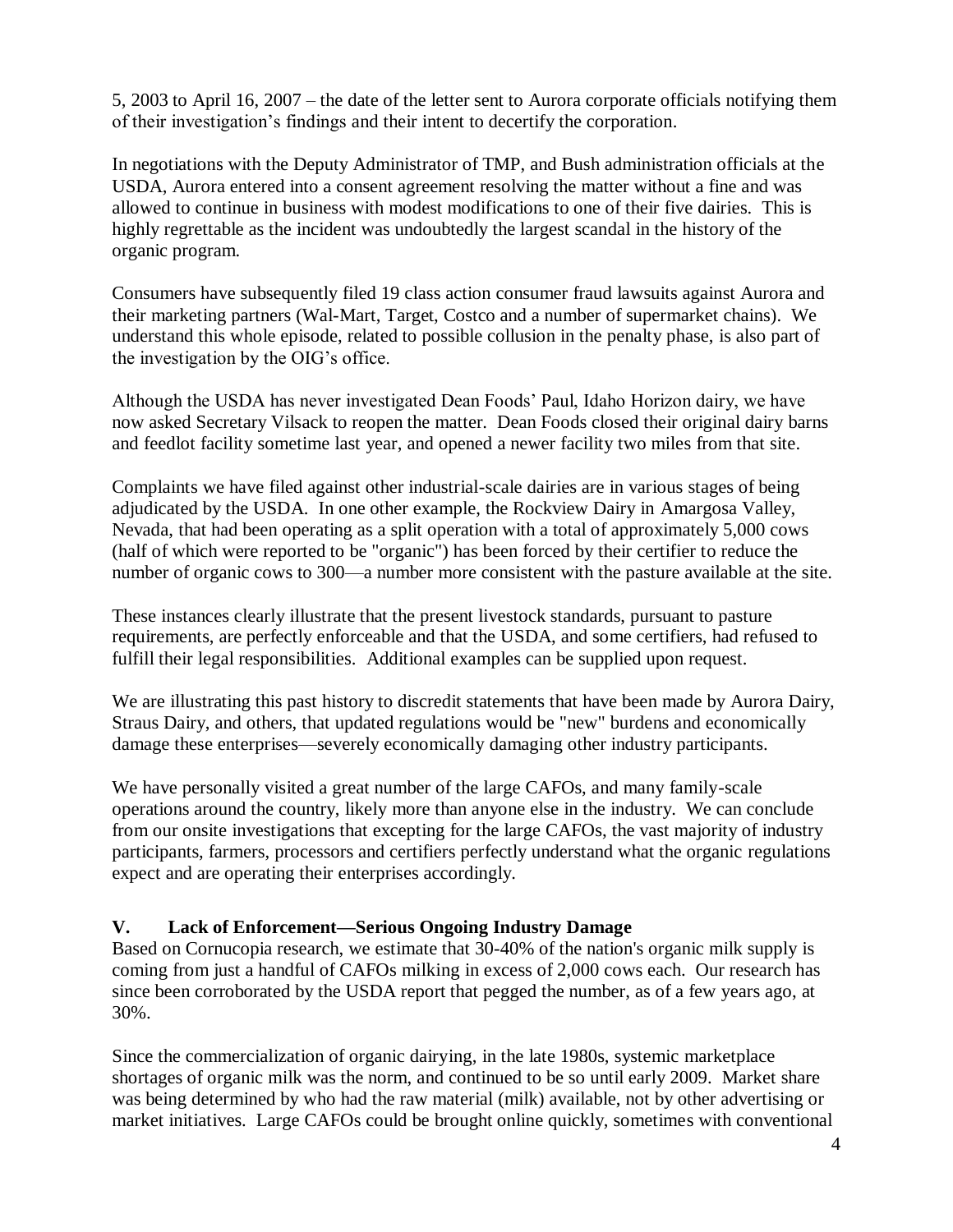cows that have now been determined by the USDA to have been illegally integrated into some of these organic operations.

Companies like Aurora and Dean Foods created commanding market shares, now well exceeding 60-70% of the market, by quickly getting illegal milk on the store shelves (it should be noted that current industry market shares are not tracked by government data and hard to precisely pinpoint).

Not enforcing the current law has already economically injured the 1,800 or so family-scale organic dairy producers in the United States, who, on average, have an estimated herd size of approximately 60 dairy cows plus young stock. They have been robbed of income by the illegitimate operations. Adopting a standard without a strict set of benchmarks, thereby preventing certifiers and the USDA from employing easy tools to enforce the law, or worse unintentionally weakening the rule from what it currently is will further disadvantage 1800 family farmers.

Since early 2009, organic dairy farmers have seen their pay price erode and have been forced by processors to cut back milk production. Many are being forced out of business, others are in danger of foreclosure and there have been, regrettably, suicides in the dairy business, including organic producers. The gravity of this rulemaking decision, and the importance to many hardworking families in this country, cannot be emphasized enough.

#### **VI. Alleged Damage to CAFOs by Implementing Strong Regulatory Language Now** When this discussion first began at the NOSB level in the year 2000, and was later significantly

ramped-up in terms of media coverage after Cornucopia launched its Organic Integrity Project in 2004, there were only two large CAFOs producing organic milk in the United States. Most of the new construction and conversions of similar operations occurred during a period in time when this overt controversy was being publicly debated.

Investors in this industry would have undoubtedly been exposed to coverage in the general media including the *New York Times*, *Wall Street Journal*, *Washington Post*, *San Francisco Chronicle*, Associated Press and National Public Radio, among other outlets. In addition, numerous trade publications in the dairy, farm and organic industry provided extensive coverage.

There is little doubt that investors knew that stricter enforcement and/or rulemaking was a potential if not likely byproduct of the lively debate—and the 120/30 benchmarks were agreed upon by most industry participants is far back as 2005. Since the discussions had taken place with the NOSB, these proposals, which are now part of the draft rule, were all clearly spelled out in the public record with numerous opportunities for official comments from stakeholders.

Cornucopia codirector Mark Kastel, years ago, in public testimony before the NOSB, made it abundantly clear that investors who continued to construct or convert new CAFOs to organic production were putting their capital at risk.

Any claim that the rules of this game are now being suddenly or unexpectedly changed, or somehow strengthen beyond current accepted regulatory interpretations, or that this was done in secret, are patently inaccurate.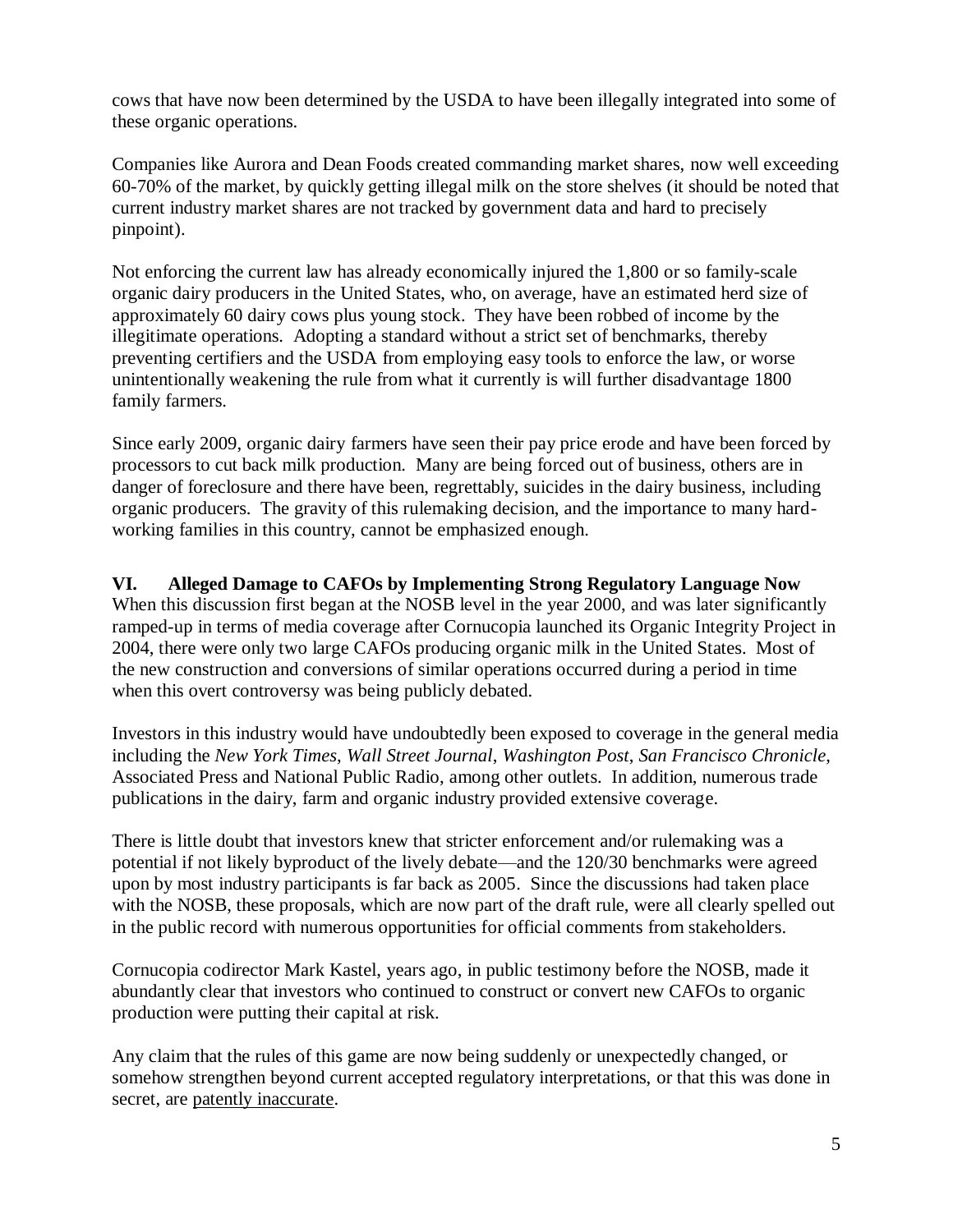### **VII. New Livestock Regulations—a Collaborative Industry Effort**

It is important that the new regulations are just as strict as the existing standards. We do not believe that the draft proposal was any more restrictive to livestock operators than what is currently expected of them.

It's important to note that the 120 day/30% requirements were negotiated reference points agreed-upon by the vast majority of all organic dairy farmers, and NGOs representing their interests. Other than Aurora and Straus, and a handful of other farmers who mostly objected to the proposed standards for philosophical reasons, there has been almost no dissent within the organic dairy community.

To clarify, organic livestock producers, who are required to provide pasture, would be required to graze their cattle for the entire growing season, but not less than 120 days. And they would be required to maximize pasture utilization by providing not less than 30% dry matter intake from pasture for their animals.

The rule cannot simply say 120 days/30%. That might be an appropriate baseline for a few farmers in difficult climatic regions. But it would be far too lax for the majority of organic ruminant producers in the country who can provide access to pasture for far more, on average, than 120 days. It should also be emphasized that if irrigation is necessary to produce crops, be it corn, soybeans, alfalfa or pasture grasses, that not having irrigated land would be an illegitimate excuse to minimize days on pasture or pasture consumption.

This means, for example, that a producer in, let's say Wisconsin, that could easily graze for 180 days or more, could not pull the plug after 120 days saying, "I've met the standard and now I'm going to confine my cattle to the barn facilitating extra production."

The benchmarks started higher. Many organic livestock producers provide 50-100% of the dry matter intake for their dairy cattle for well over 120 days. It was only in negotiations with, primarily, farmers in the San Joaquin Valley, and the North Bay areas of California (where Straus is located), that convinced the rest of the nation's producers—from regions where the majority of organic farmers are located—that they should accept the lower benchmark of 120 days/30% so that these few producers in difficult climatic regions could stay involved in organic dairying.

We can connect you with farmers to interview in Sonoma County, including within 10 miles of where the Straus Dairy is located, who will testify that they graze their animals for 5 1/2 months per year and can achieve the 30% average. As Mr. Straus' dairy brand grew in popularity, he made a personal and business choice to add many more cattle to his operation— more than the land base can legally support under the current regulations or under the 120 days/30% benchmark.

It is important to realize that this standard is a negotiated figure and one borne of compromise between a wide swath of the organic dairy community—any lower standards would make the pasture requirements meaningless!

Another important provision that was included in the draft livestock standards, by the USDA authors, and has since been widely supported, is the requirement for producers to plant crop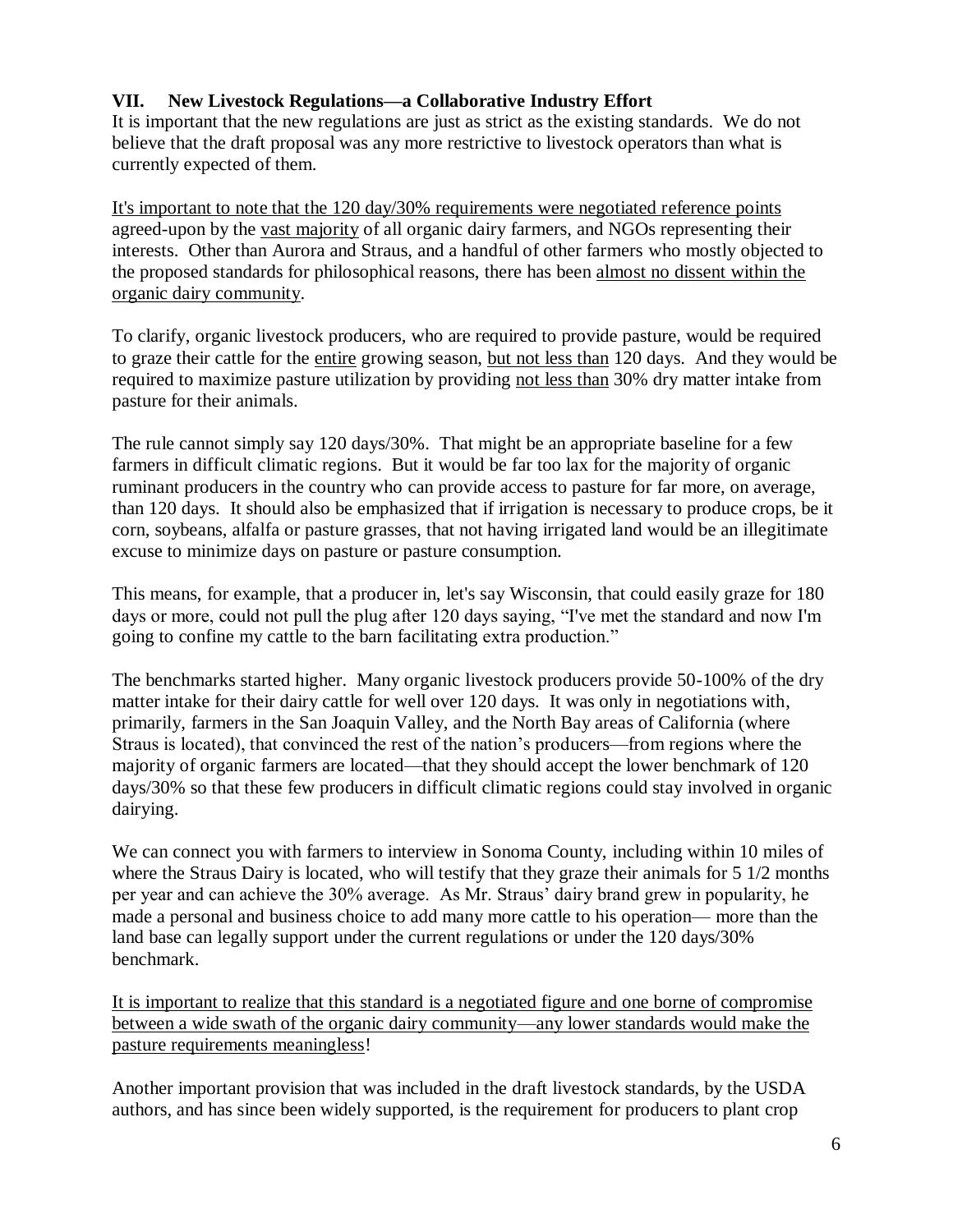varieties suitable for the environment and climate. Some of the large CAFOs in desert-like conditions have planted annuals instead of perennial pastures. These annual crops have burned up in the summer heat leaving the cattle without any access to pasture. This practice is obviously unacceptable.

#### **VIII. The Final Arbiter—Meeting Consumer Expectations**

When consumers pay a premium for organic dairy products, they think they are supporting:

- A different kind of environmental ethic
- A more humane animal husbandry model
- Economic justice for family-scale farmers

Shipping milk produced on a few mega-farms in the West to Portland, Oregon or to Portland, Maine is not environmentally sustainable in the eyes of organic consumers.

Burning cattle out after a couple of years by pushing the animals for high production (indicative of the conventional model of dairy production), and then sending them to slaughter at a young age, does not meet the expectation of organic consumers in terms of humane treatment.

And the cheap CAFO milk, forcing farmers out of business, betrays the covenant between organic consumers and producers.

Many of these giant dairies may indeed become unprofitable or less profitable if forced to follow the organic standards under review by the OMB. But that does not mean, especially if some exit the industry and milk supplies tighten up, that others will not change their production models, possibly reducing the overall size of their herds, or adding additional pasture acreage, so that they can meet the marketplace demand for additional organic milk.

It is imperative, for the health of the industry, and those ethical farmers who have built the reputation of organic dairying, that good, easily interpreted, and easily enforced regulations be put in place.

We are not lobbying for any stricter regulations than the vast majority of industry participants currently respect and operate under. But any weakening of the standards for "access to pasture," that were presented in the draft rule, will hasten the demise of organics as being the last true economically sustainable market niche for family-scale farmers in this country.

In closing, organics offers consumers a choice in the marketplace so they can support a different model of agricultural production. Many consumers find CAFO production repugnant, be it conventional or organic. If large operators succeed in blurring the lines, so that consumers can no longer choose organics as an alternative, much stands to be lost economically by all industry participants.

Furthermore, many farmers have stated that they don't object to what Aurora and other large factory farm operators are doing. They just object to it being labeled as organic. Strictly enforcing the current rules, and adopting workable new regulations, at this point in time, will not force any of the scofflaws out of business. Although it might very well force them to go back to conventional production if they can't, or are unwilling to, meet the federal organic standards.